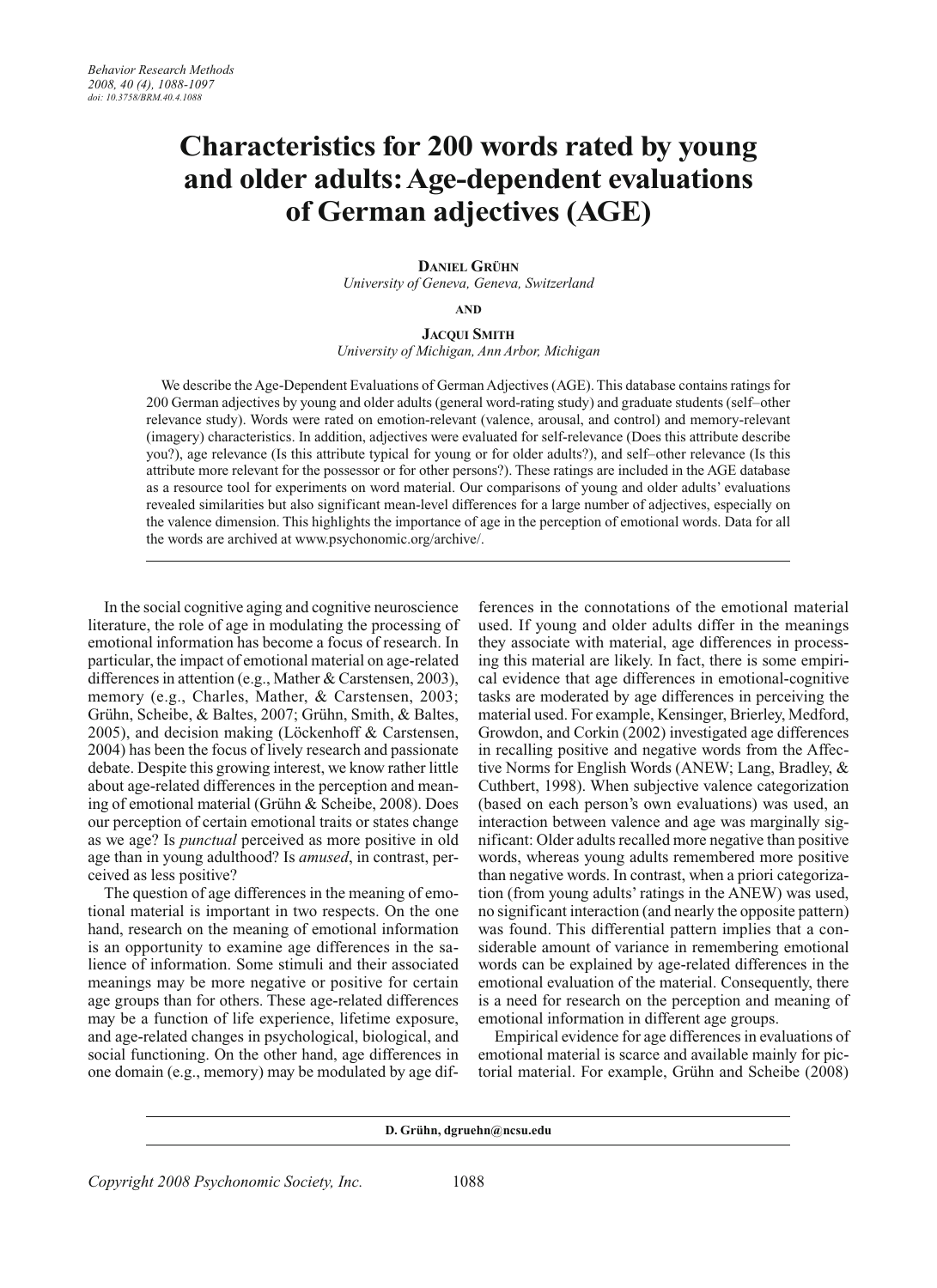investigated young and older adults' evaluations of 504 emotional pictures. A large number of pictures showed age-related differences in valence (30%) and arousal ratings (18.7%). In general, older adults tended to rate emotional pictures more extremely than young adults did: Older adults rated positive pictures as more positive and negative pictures as more negative than young adults did. Similarly, older adults rated negative pictures as more arousing and positive pictures as less arousing than young adults did (Grühn & Scheibe, 2008). Regarding word material, we know relatively little about age differences in emotional evaluations. We are aware of only two studies that, in part, investigated age differences in emotional evaluations of word material. Mueller, Wonderlich, and Dugan (1986), for example, investigated young and older adults' judgments about age-specific attributes. Specifically, participants were asked whether a trait "describes you" or "describes most people." The attributes consisted of 40 young-specific and 40 elderly-specific adjectives; half of them were negative attributes, and half were positive attributes. Findings showed that older adults were more likely to endorse positive attributes and to reject negative attributes than young adults were. This pattern was evident irrespective of the proposed age specificity of the adjectives. Heckhausen, Dixon, and Baltes (1989) investigated the average age associated with changes in personal attributes. Young, middle-aged, and older adults were asked to rate the desirability of developmental changes (e.g., *becoming more honest* or *less arrogant*) for 148 adjectives. Age groups showed high similarity in ratings of the desirability of developmental changes.

These two word-rating studies (Heckhausen et al., 1989; Mueller et al., 1986) emphasized, on the one hand, the distinction between self-relevant and other-relevant attributes and, on the other hand, the age relevance of these attributes (Is this typical for a specific age group?). There is a growing literature on the distinction between self and others, or between self-relevant and other-relevant information (e.g., Andersen & Chen, 2002; Batson et al., 1997; Labouvie-Vief, 2005). Attributes of others are often highly relevant. For example, the perception that someone is *sympathetic* or *aggressive* can make a difference for our own attitudes and behaviors toward this person. Following a distinction by Wentura, Rothermund, and Bak (2000), characteristics can be more relevant for the possessor (i.e., self) or for other persons interacting with someone who shows this characteristic. This distinction can be easily made by asking two questions: Is it good or bad for me when I am X? Or is it good or bad for me when I am interacting with someone who is X? Possessorrelevant characteristics reveal a clear response to the first question, but not to the second. In contrast, other-relevant characteristics show a clear answer to the second question, but not to the first. For example, it is clearly good for me to be intelligent, but whether it is good or bad for me to interact with someone who is intelligent depends on the context. In contrast, it is often bad for me to interact with someone who is aggressive; but whether it is good or bad for me to be aggressive depends on the context as well. Similar to the distinction between self and others is the

distinction of whether an attribute is typical for one's own age group or for other age groups. Thus, attributes might differ in their salience for different age groups. Some attributes might be more typical for older adults (e.g., *wise*), whereas other attributes are more typical for young adults (e.g., *spontaneous*). These differences in the age relevance of the material might influence the evaluations of people of different ages. For example, older adults might evaluate typical characteristics of older adults as more positive than young adults do.

To address the research gap on age differences in evaluations of emotional attributes, we conducted two wordrating studies on 200 German adjectives. The goals of the present studies were (1) to provide detailed evaluations of word material relevant for experimental settings, (2) to investigate age-related differences in the evaluations of emotional attributes, and (3) to make the age-dependent evaluations available to a greater public.

In Study 1, the general word-rating study, young and older adults were asked to rate 200 German adjectives on six dimensions: valence, arousal, control, imagery, age relevance, and self-relevance. The rating dimensions were selected to cover three aspects: The dimensions point to emotional meaning (i.e., valence, arousal, and control), to memory-relevant characteristics (i.e., imagery), or to the self-relevance and age relevance that may influence the processing of words differently for young and older adults (i.e., self-relevance and age relevance).

In Study 2, the self–other relevance study, we extended this procedure by asking psychology graduate students to rate self–other relevance. Self–other relevance involves judging whether an attribute is more relevant for a possessor of this attribute or more relevant for a person interacting with a possessor of this attribute (Wentura et al., 2000). Because the differentiation between a more possessor- relevant and a more other-relevant characteristic is conceptually difficult, we asked graduate students majoring in psychology to complete these ratings.

The ratings obtained in these two studies are included in the Age-Dependent Evaluations of German Adjectives (AGE) database. These evaluations are available in an archived file as a resource for researchers interested in selecting word material for future studies. To facilitate the description of the word material, we will present the findings from both studies together.

# **METHOD**

# **Word Material**

In a first step, a pool of German adjectives was established with corresponding rating data obtained in previous studies. These data were compiled predominantly from a book by Hager and Hasselhorn (1994), which reviewed the material and findings of several German rating studies (Angleitner, Ostendorf, & John, 1990; Busz et al., 1972; Hager, Mecklenbräuker, Möller, & Westermann, 1985; Heydecke, 1984; Klapprott, 1972; Mecklenbräuker, Hager, & Möller, 1994; Möller & Hager, 1991; Ostendorf, 1994; Schwibbe, Räder, Schwibbe, Borchardt, & Geiken-Pophanken, 1981; Wippich & Bredenkamp, 1977). Other sources were checked to determine whether relevant adjectives were missing. These other sources were (1) emotion adjectives of the PANAS-X (Watson & Clark, 1994), (2) emotion adjectives of the MDBF scales (Steyer, Schwenkmezger,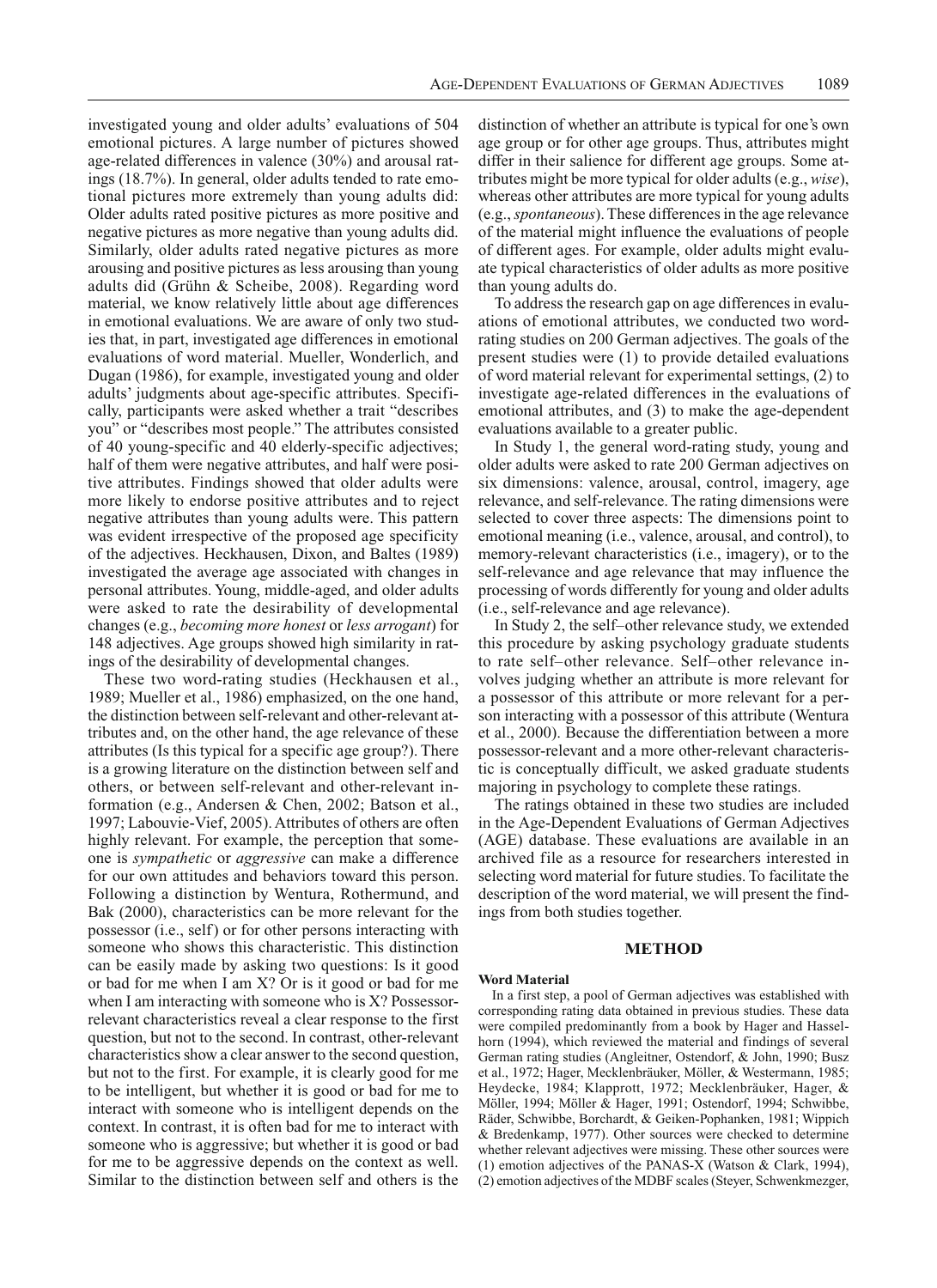Notz, & Eid, 1997), (3) marker adjectives for the five-factor model (Goldberg, 1992), and (4) adjectives used in a study by Heckhausen et al. (1989). This procedure resulted in a total of 5,432 adjectives.

The word pool was systematically reduced on the basis of seven selection criteria. We removed words that (1) had a complex word structure (e.g., *Mutter-Seelen-allein*, which translates as *all alone like a motherless child*), (2) were uncommon (e.g., *virile*), (3) were highly frequent or rare in written text ( $7 \leq$  word frequency class<sup>1</sup>  $\leq$ 17), (4) had fewer than 4 and more than 12 letters, (5) lacked clarity of meaning, (6) were low in imagery or concreteness, and (7) could not be used to describe a person (e.g., *endless*). Words were not excluded if they were marker words for a rating dimension. Marker words were words that could be used to describe the endpoints of a rating dimension. For example, as a treatment check for whether participants understood the instructions for the age-relevance dimension, the adjectives *young* ( *jung*) and *old* (*alt*) were kept in the word list. These two adjectives are prototypical examples of the endpoints of age relevance—that is, for a very low or very high score on a bipolar scale. The final set of words contained 200 German adjectives. The archived file contains English translations.

#### **Rating Dimensions**

In Study 1, the general word-rating study*,* words were rated on six dimensions: valence, arousal, control, imagery, age relevance, and self-relevance. Instructions for each dimension were adapted from instructions given by Paivio, Yuille, and Madigan (1968).2 With one exception (i.e., age relevance), all the dimensions were rated on 7-point scales. The participants were asked to indicate the following: (1) for valence, the feeling of pleasantness elicited by each word, from *very unpleasant* (1) to *very pleasant* (7); (2) for arousal, the feeling of tension elicited by each word, from *very relaxed* (1) to *very tensed* (7); (3) for control, the feeling of control elicited by each word, from *no control* (1) to *high control* (7); (4) for imagery, how easily each word elicited a visual image, from *very difficult* (1) to *very easily* (7); and (5) for self-relevance, how accurately each word describes oneself, from *not at all accurate* (1) to *very accurate* (7). Age relevance, in contrast, was rated on a 5-point scale. The participants were asked to indicate whether a word was *very typical for young adults* (1), *more typical for young adults* (2), *more typical neither for young nor for older adults* (3), *more typical for older adults* (4), or *very typical for older adults* (5).

In Study 2, the self–other relevance study, words were rated on three scales: (1) self-valence, (2) other-valence, and (3) self–other relevance. Self-valence (i.e., possessor relevance) was assessed with the question, "How good or bad is it for me, when I am X?" Other-valence (i.e., interacting with possessor) was measured with "How good or bad is it for me, when I interact with someone who is X?" Both scales ranged from *very bad*/*unpleasant* (1) to *very good*/ *pleasant* (7). Finally, the participants were asked to decide whether a word was other-relevant (1) or self-relevant (2).

## **Participants**

**General word-rating study**. The sample for the general wordrating study comprised 24 young adults (20–30 years of age; *M*  $24.3, SD = 2.7$ ;  $50\%$  female) and 24 older adults (65–76 years of age;  $M = 70.8$ ,  $SD = 3.3$ ; 50% female) recruited in the local area of Berlin. For the 2-h session, the participants received  $E$ 20 as compensation. To facilitate comparison with other studies, we assessed indicators of subjective well-being and intellectual functioning that are frequently reported in age-comparative research. Subjective well-being was assessed with two single items tapping life satisfaction ("How satisfied are you with your present life?") and subjective health ("How good is your physical health at present?"). Responses were made on 5-point scales ranging from *very unsatisfied* (1) to *very satisfied* (5) and from *very poor* (1) to *excellent* (5) for life satisfaction and subjective health, respectively. Young and older adults reported similar levels of life satisfaction  $\left[ \overline{F}(1,46) \right] = 0.33, p = .57, \eta^2 < .01$  ( $M_{\text{young}} = 4.04$ ,  $SD_{\text{young}} = 0.75$ ,  $M_{\text{old}} = 4.17$ ,  $SD_{\text{old}} = 0.76$ ] and subjective health  $[F(1,4\tilde{6}) = 2.42, p = .13, \eta^2 = .05 \ (M_{\text{young}} = 4.0; SD_{\text{young}} = 0.66,$ 

 $M_{\text{old}} = 3.67$ ,  $SD_{\text{old}} = 0.82$ ]. Young adults scored higher than older adults in perceptual speed (Wechsler, 1981)  $[F(1,46) = 56.08, p <$ .01,  $\eta^2 = .55$  ( $M_{\text{young}} = 65.6$ ,  $SD_{\text{young}} = 12.0$ ,  $M_{\text{old}} = 43.3$ ,  $SD_{\text{old}} =$ 8.4)], and on a vocabulary test (Wechsler, 1981)  $[ F(1,46) = 5.6]$ . *p* <  $.05, \eta^2 = .11$  ( $M_{\text{young}} = 24.7, SD_{\text{young}} = 2.9, M_{\text{old}} = 21.7, SD_{\text{old}} =$ 5.4)]. On average, young adults had more years of education  $(M =$ 16.1 years,  $SD = 2.2$ ) than did older adults ( $M = 13.6$  years,  $SD =$ 3.5)  $[F(1,46) = 8.71, p < .01, \eta_{p}^{2} = .16].$ 

**Self–other relevance study***.* Nineteen young psychology graduate students (22–30 years of age;  $M = 25.2$ ,  $SD = 2.3$ ; 78.9% female) from the Free University Berlin and Humboldt University of Berlin were recruited for the self–other relevance study. The students' participation was voluntary and unrewarded.

### **Procedure**

**General word-rating study**. The participants were tested at the Max Planck Institute for Human Development, Berlin, in small age-homogeneous groups of 2–5 persons. After completing some demographic questions and cognitive tasks (i.e., vocabulary and perceptual speed), the participants were introduced to the rating procedure and were asked to complete three booklets: The first booklet contained material for the dimensions of valence and arousal; the second booklet for control and imagery; and the third booklet contained material for age relevance and self-relevance. Across participants, the order of dimensions was counterbalanced within each booklet. Each dimension was treated separately in one section of the booklets. Each section contained an instructions page for this dimension, followed by eight pages of 25 words for the ratings. The order of words varied within the different rating dimensions.

**Self–other relevance study**. Graduate psychology students were instructed in the self–other evaluation procedure at the Max Planck Institute for Human Development, Berlin. The order of the three rating dimensions in this study was constant across participants: (1) self-valence, (2) other-valence, and (3) self–other relevance. As for the design of Study 1, each rating dimension was treated separately in one section of the booklet. Each section contained an instructions page for this dimension, followed by eight pages, each listing 25 words. Word order was randomized across participants and between dimensions.

# **RESULTS**

We will first report comprehensive information about word evaluations, their intercorrelations, and the correlations between ratings obtained in the present study and in previous research. The latter analyses were done in order to provide information about the generalizability of our data. Second, we will report age-related differences in these word characteristics. All the ratings are available in the archived file.

# **General Word Characteristics of the 200 German Adjectives**

**Marker adjectives**. In order to check whether the participants understood the rating procedure employed, we examined words at the bipolar ends of each dimension. Table 1 provides the three adjectives with the highest scores and the three adjectives with the lowest scores on each dimension for the total sample. For all the dimensions, the participants responded in expected ranges and directions. Words generally associated with a negative tone (e.g., *brutal*, *mendacious*) were rated as unpleasant, whereas positive words (e.g., *happy*, *healthy*) were rated as pleasant. Words that connote a high degree of tension (e.g., *aggressive*, *belligerent*) were rated high on arousal,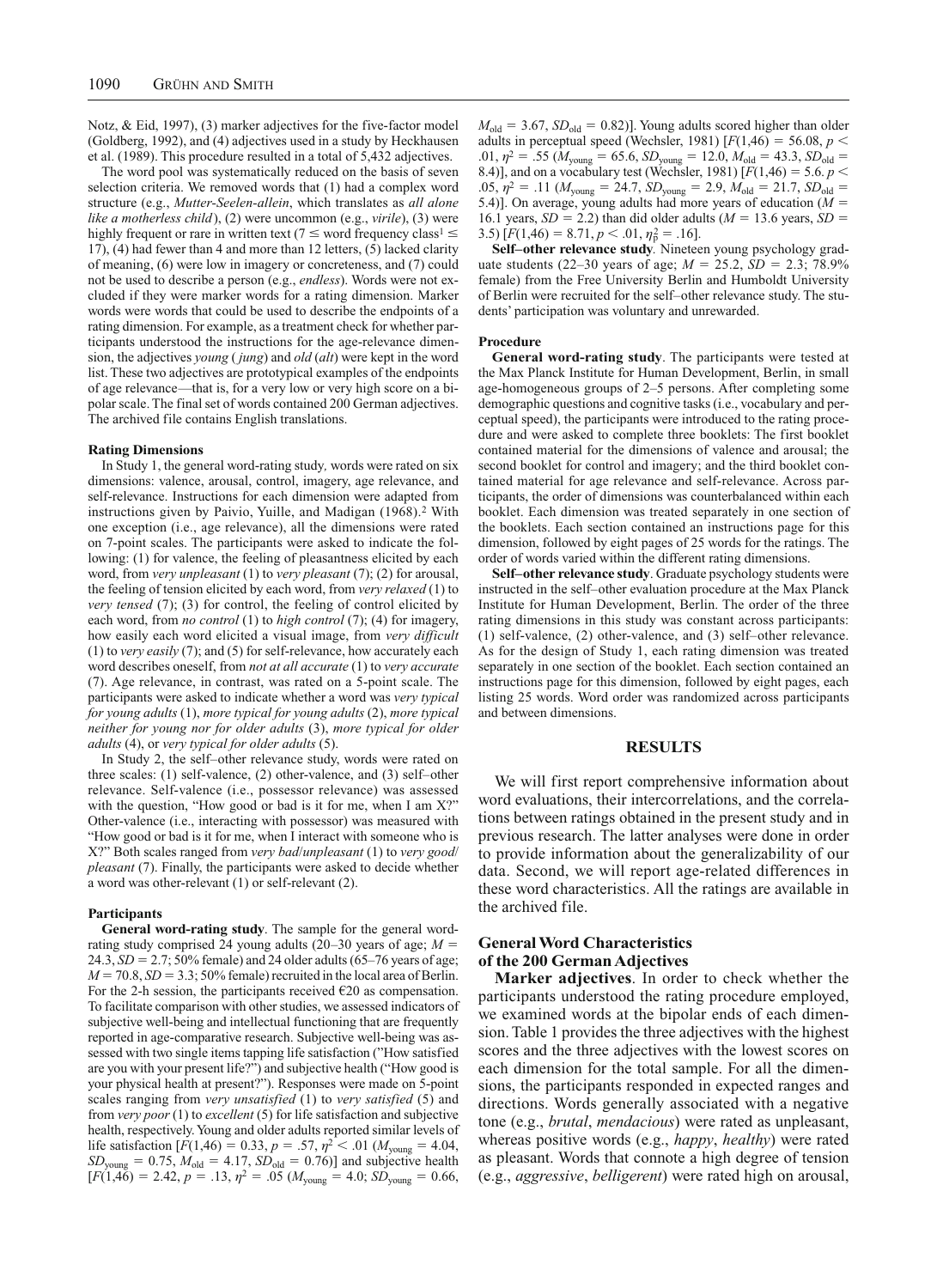**Table 1 Adjectives With Highest and Lowest Scores on Each Dimension**

| Dimension      | Words With Highest Scores                                      | Words With Lowest Scores                                   |
|----------------|----------------------------------------------------------------|------------------------------------------------------------|
| Valence        | happy $(6.79)$ , honest $(6.56)$ , delighted $(6.53)$          | mendacious $(1.33)$ , cruel $(1.10)$ , brutal $(1.10)$     |
| Arousal        | brutal $(6.67)$ , aggressive $(6.66)$ , cruel $(6.56)$         | content $(1.54)$ , relaxed $(1.44)$ , comfortable $(1.44)$ |
| Control        | determined $(6.38)$ , concentrating $(6.21)$ , active $(6.17)$ | spoiled $(1.92)$ , depressive $(1.85)$ , helpless $(1.55)$ |
| Imagery        | old $(6.48)$ , ugly $(6.33)$ , attractive $(6.32)$             | neutral $(2.54)$ , liberal $(2.50)$ , subjective $(1.60)$  |
| Self-relevance | tolerant $(6.23)$ , honest $(6.19)$ , interested $(6.10)$      | cruel $(1.38)$ , brutal $(1.33)$ , dumb $(1.31)$           |
| Age relevance  | old (4.79), experienced (4.40), wise (4.38)                    | lively $(1.72)$ , spontaneous $(1.65)$ , young $(1.25)$    |
| Self-valence   | happy $(6.94)$ , healthy $(6.88)$ , balanced $(6.81)$          | dumb $(1.19)$ , depressive $(1.19)$ , brutal $(1.13)$      |
| Other-valence  | happy $(6.94)$ , content $(6.69)$ , interested $(6.69)$        | malicious $(1.06)$ , cruel $(1.06)$ , brutal $(1.00)$      |

Note—Scores ranged (1) for valence, from *very unpleasant* (1) to *very pleasant* (7); (2) for arousal, from *very relaxed* (1) to *very tensed* (7); (3) for control, from *no control* (1) to *high control* (7); (4) for imagery, from *very difficult* to elicit a visual image (1) to *very easy* (7); (5) for self-relevance, from *not at all accurate* (1) to *very accurate* (7); (6) for age relevance, from *very typical for young adults* (1) to *very typical for older adults* (5); and (7) for self-valence ("How good or bad is it for me, when I am X?") and other valence ("How good or bad is it for me, when I am interacting with someone who is X?"), from *very bad*/*unpleasant* (1) to *very good*/*pleasant* (7).

whereas the opposite was true for words involving a feeling of relaxation (e.g., *relaxed*, *content*). A feeling of control was associated with active words (e.g., *determined*, *active*), but not with words that connote some degree of helplessness (e.g., *helpless*, *bewildered*). Words considered easy to imagine were concrete (e.g., *old*, *ugly*), whereas words rated hard to imagine were abstract (e.g., *subjective*, *neutral*). For the self-rating, nearly all the participants indicated that they were *tolerant* but not *dumb*.

For age relevance, both marker adjectives, *young* and *old*, were rated as one would expect—namely, as the most typical characteristics of young and older adults, respectively. It is noteworthy that words rated as being typical descriptions of older adults were generally not negative. For example, *experienced* and *wise*, both rated as very pleasant ( $M_{\text{experienced}} = 6.15$ ,  $M_{\text{wise}} = 6.38$ ), were rated as the second and third most typical characteristics of older adults. However, the fourth and fifth ranked words, *ill* and *lonely*, were rated as negative characteristics  $(M_{\text{ill}} = 2.08$ ,  $M_{\text{longly}} = 2.44$ .

Which characteristics were possessor relevant or other relevant? Among adjectives consistently rated as possessor relevant were, for example, *sentimental*, *sleepy*, *depressed*, *strong*, *active*, *healthy*, and *playful*. In contrast, *authoritarian*, *dominant*, *brutal*, *gossipy*, *polite*, and *tolerant* were among the adjectives consistently rated as other relevant. As is suggested by these examples, possessor-relevant and other-relevant characteristics were both positive and nega-

tive. A related question was which characteristics showed the greatest valence difference between a possessor relevant and an other-relevant perspective. In other words, some characteristics might be negative for others but positive for the possessor. Similarly, some characteristics might be positive for others but negative for the possessor. Among the characteristics that were rated as more positive for the self than for other people were *calculating*  $(M_p =$ 3.63,  $M_0 = 2.00$ ), *determining*  $(M_p = 4.13, M_o = 2.69)$ , and *dominant* ( $M_p = 3.81, M_o = 2.38$ ). In contrast, *compliant* ( $M_p = 3.63$ ,  $M_o = 5.00$ ), *lonely* ( $M_p = 1.75$ ,  $M_o =$ 3.00), and *ill* ( $M_p = 2.00, M_o = 3.19$ ) were more negative for the self than for others. The archived file contains these ratings as well.

**Intercorrelations between rating dimensions**. Table 2 provides the intercorrelation matrix between subjective ratings and objective measures of word frequency, word frequency class, and word length.3 Valence was clearly related to word frequency. Positive words were more frequent than negative words. There was no significant correlation between valence and word length. Valence was highly related to arousal  $(r = -.62)$  and control  $(r = .64)$  ratings. Negative words involved a more intense feeling of tension/arousal than did positive words; and positive words involved a greater degree of control than did negative words. The ratings of arousal and control were, however, unrelated  $(r = -.09)$ . Regarding the three dimensions of valence, arousal, and control to-

| <b>Table 2</b><br><b>Correlations Between Overall Word Characteristics</b> |           |           |           |          |                      |           |           |        |         |          |     |  |  |
|----------------------------------------------------------------------------|-----------|-----------|-----------|----------|----------------------|-----------|-----------|--------|---------|----------|-----|--|--|
|                                                                            |           |           |           |          |                      |           |           |        |         |          |     |  |  |
| 1. Frequency                                                               |           |           |           |          |                      |           |           |        |         |          |     |  |  |
| 2. Frequency class                                                         | $-.74**$  |           |           |          |                      |           |           |        |         |          |     |  |  |
| 3. Length in letters                                                       | $-.15***$ | $.20**$   |           |          |                      |           |           |        |         |          |     |  |  |
| 4. Valence                                                                 | $.29***$  | $-.34***$ | .05       |          |                      |           |           |        |         |          |     |  |  |
| 5. Arousal                                                                 | $-.16^*$  | $.21***$  | $.15*$    | $-.62**$ |                      |           |           |        |         |          |     |  |  |
| 6. Control                                                                 | $.25***$  | $-.17*$   | .13       | $.64***$ | $-.09$               |           |           |        |         |          |     |  |  |
| 7. Imagery                                                                 | .09       | $-.14$    | $-.24***$ | $-.06$   | .09                  | $-.14$    |           |        |         |          |     |  |  |
| 8. Age relevance                                                           | $-.01$    | $-.08$    | $-.05$    | $-.06$   | $-.29**$             | $-.14$    | $-.24***$ |        |         |          |     |  |  |
| 9. Self-relevance                                                          | $.24***$  | $-.26***$ | $.15*$    | $.91***$ | $-.47**$             | $.70**$   | $-.15*$   | $-.04$ |         |          |     |  |  |
| 10. Self-valence                                                           | $.27***$  | $-.29**$  | .12       | $.95***$ | $-.51$ **            | $.75***$  | $-.06$    | $-.14$ | $.92**$ |          |     |  |  |
| 11. Other valence                                                          | $.28***$  | $-.33**$  | .08       | $.96***$ | $-.58$ <sup>**</sup> | $.64***$  | $-.08$    | $-.04$ | $.92**$ | $.96***$ |     |  |  |
| 12. Self-other relevance                                                   | $.18*$    | $-.33***$ | .00       | $.16*$   | $-.19***$            | $-.19***$ | .11       | .04    | .05     | .08      | .13 |  |  |

 $*_{p}$  < .05.  $*_{p}$  < .01.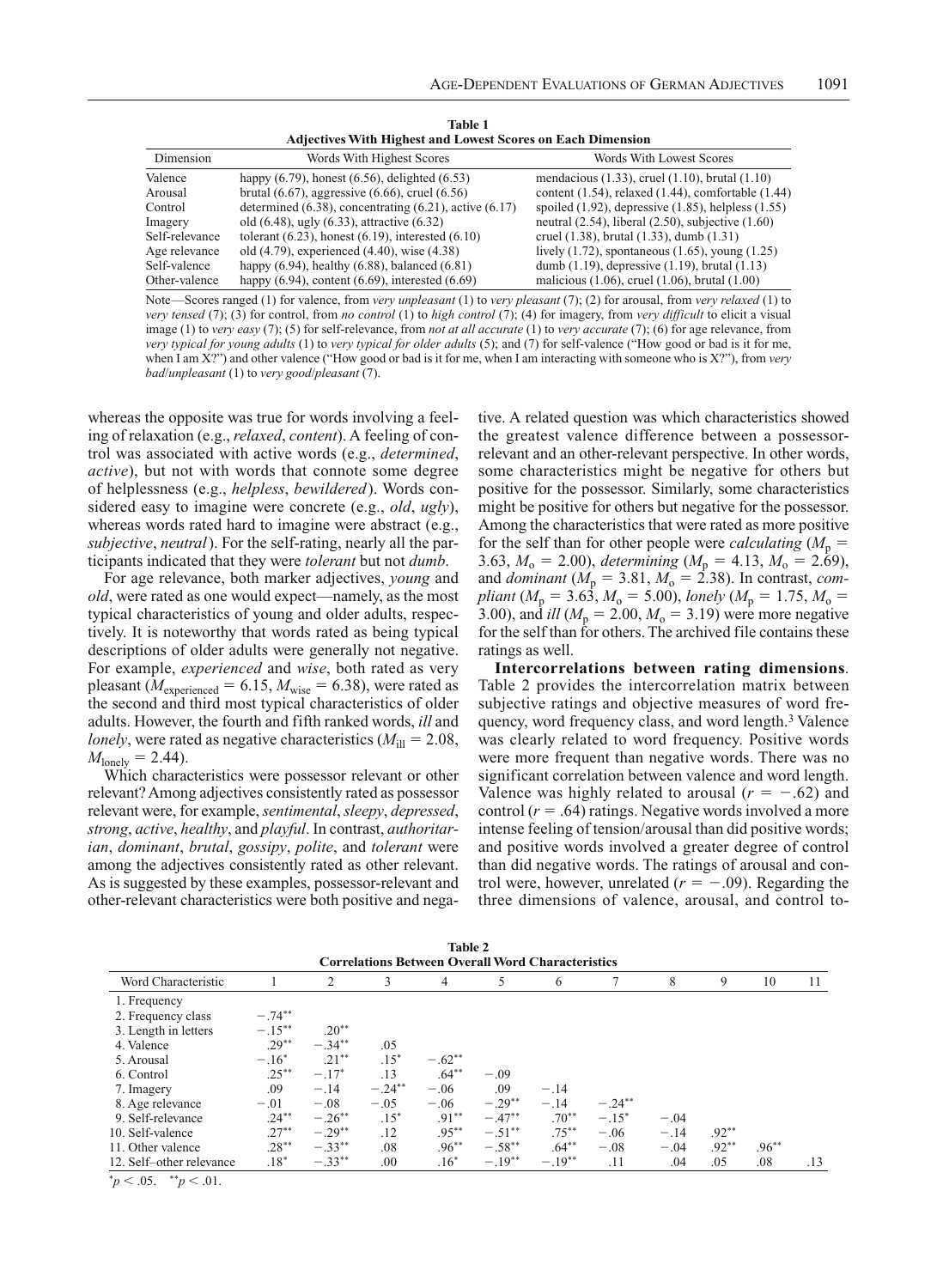gether, it is noteworthy that words formed approximately a two-dimensional disk skewed in the three-dimensional space. Thus, the three rating dimensions could probably be reduced to two latent dimensions. This suggests that valence, arousal, and dominance are nonorthogonal dimensions.

Valence ratings showed a high correlation with ratings of self-relevance  $(r = .91)$  as well, signifying that the more positive a word was evaluated to be, the more typical it was for the participants, on average. Although we had expected a high correlation between valence and selfrelevance, this high a correlation was somewhat surprising. The correlations between valence and imagery and between valence and age relevance were not significantly different from zero. Positive and negative attributes were equally easy to imagine, and attributes assigned to older adults were not perceived as more negative than the ones assigned to young adults.

Arousal showed small but significant associations with word frequency and word length: High-arousing words were less frequent and shorter than low-arousing words. High-arousing words were also regarded as more typical for young adults than for older adults. In contrast, higharousing words were used less often to describe the self. Words associated with an intense feeling of control were considered more frequent, more pleasant, and more typical for oneself. Another interesting aspect was the high correlation between control and self-relevance  $(r = .70)$ . Personality characteristics that were rated as very typical for oneself were also rated as involving a strong feeling of control. In addition, easy-to-imagine words, in contrast to hard-to-imagine words, were shorter, were more typical for young adults, and were less often used to describe the self.

Possessor-revelant and other-relevant adjectives were rated similarly good or bad ( $r = .96$ ). The rank order for self-valence and other valence corresponded highly with the normal valence rating. In contrast, both valence dimensions were unrelated to the distinction of whether a word is more self-relevant or other relevant. Self-relevant words, in contrast to other-relevant words, were more frequent, more positive, and less arousing, and involved less

often a feeling of control. However, these associations were generally small. The small correlations between self–other relevance and other word characteristics provide the opportunity to find sets of highly self-relevant and highly other-relevant words that are matched with respect to these other characteristics.

**Consistency between present and previous ratings**. To examine the generalizability of the present ratings, we compared them with ratings available from previous German rating studies (Hager et al., 1985; Möller & Hager, 1991; Ostendorf, 1994; Schwibbe et al., 1981; Wippich & Bredenkamp, 1977).4 This comparison was possible for the dimensions of valence, control, imagery, arousal, and self–other relevance. In general, our ratings were highly consistent with previous ratings. In particular, judged valence showed very high consistency across studies (.94  $\leq$  $r \leq .97$ ). Control showed high correlations with past ratings of potency or dominance (.94  $\leq r \leq$  .97). Imagery was also highly related to previous imagery (.86  $\leq r \leq$ .89) and concreteness (.69  $\leq r \leq$  .79) ratings. One exception was the arousal dimension, which showed only moderate to high correlations with the arousal ratings from previous word-rating studies (.30  $\le r \le$  .75). Wentura (personal communication, March 31, 2004) provided self–other relevance ratings for 52 words in the present set of 200 words. Correlations revealed a high consistency in self–other relevance between the present and Wentura's ratings  $(r = .94)$ .

**Overall word characteristics**. Table 3 provides the overall means for the word characteristics across all 200 adjectives. In addition, we grouped the adjectives into positive, neutral, and negative words. This was done because many researchers might be interested in selecting words from these categories. On the basis of the overall valence score (combined across young and older adults), we classified words as negative  $(M_{\text{valence}} < 3)$ , neutral  $(3 \leq M_{\text{valence}} \leq 5)$ , and positive  $(M_{\text{valence}} > 5)$ .<sup>5</sup> This procedure resulted in 68 negative, 56 neutral, and 76 positive adjectives. Table 3 provides overall means separately for negative, neutral, and positive adjectives. For each word characteristic, we conducted an ANOVA with valence as

**Table 3 Overall Means Across the Total of 200 Adjectives (T) and for Subgroups of 68 Negative (N), 56 Neutral (O), and 76 Positive (P) Adjectives**

|                      |       | $\cdots$<br>Means |       | $1 - 77$ | <b>Standard Deviations</b> |      |          |       |          |
|----------------------|-------|-------------------|-------|----------|----------------------------|------|----------|-------|----------|
| Word Characteristic  | T     | N                 | O     | P        | T                          | N    | $\Omega$ | P     | $n^2$    |
| Frequency            | 11.55 | 5.55              | 11.82 | 16.71    | 18.08                      | 6.51 | 17.58    | 23.31 | $.07***$ |
| Frequency class      | 12.41 | 13.13             | 12.41 | 11.75    | 1.96                       | 1.72 | 1.98     | 1.94  | $.07***$ |
| Length in letters    | 8.02  | 7.66              | 8.50  | 8.00     | 2.02                       | 1.97 | 1.99     | 2.05  | .03      |
| Valence              | 4.09  | 2.23              | 4.01  | 5.86     | 1.28                       | 0.50 | 0.60     | 0.44  | $.90**$  |
| Arousal              | 4.11  | 5.02              | 4.03  | 3.29     | 1.62                       | 1.12 | 1.01     | 1.03  | $.33***$ |
| Control              | 4.08  | 3.17              | 3.95  | 4.98     | 1.23                       | 1.04 | 1.12     | 0.73  | $.39**$  |
| Imagery              | 4.46  | 4.67              | 4.12  | 4.52     | 0.91                       | 0.08 | 0.94     | 0.92  | $.06***$ |
| Age relevance        | 3.05  | 3.03              | 3.21  | 2.96     | 0.69                       | 0.63 | 0.68     | 0.75  | .02      |
| Self-relevance       | 4.02  | 2.61              | 4.03  | 5.28     | 1.29                       | 0.60 | 0.84     | 0.47  | $.76***$ |
| Self-valence         | 4.17  | 2.21              | 4.13  | 5.94     | 1.76                       | 0.75 | 1.03     | 0.53  | $.81***$ |
| Other valence        | 4.11  | 2.24              | 4.09  | 5.80     | 1.67                       | 0.68 | 0.90     | 0.54  | $.82***$ |
| Self-other relevance | 1.62  | 1.55              | 1.64  | 1.65     | 0.34                       | 0.38 | 0.29     | 0.32  | .02      |

Note—The corresponding *F* tests for the main effect of valence had (2,197) degrees of freedom. .01.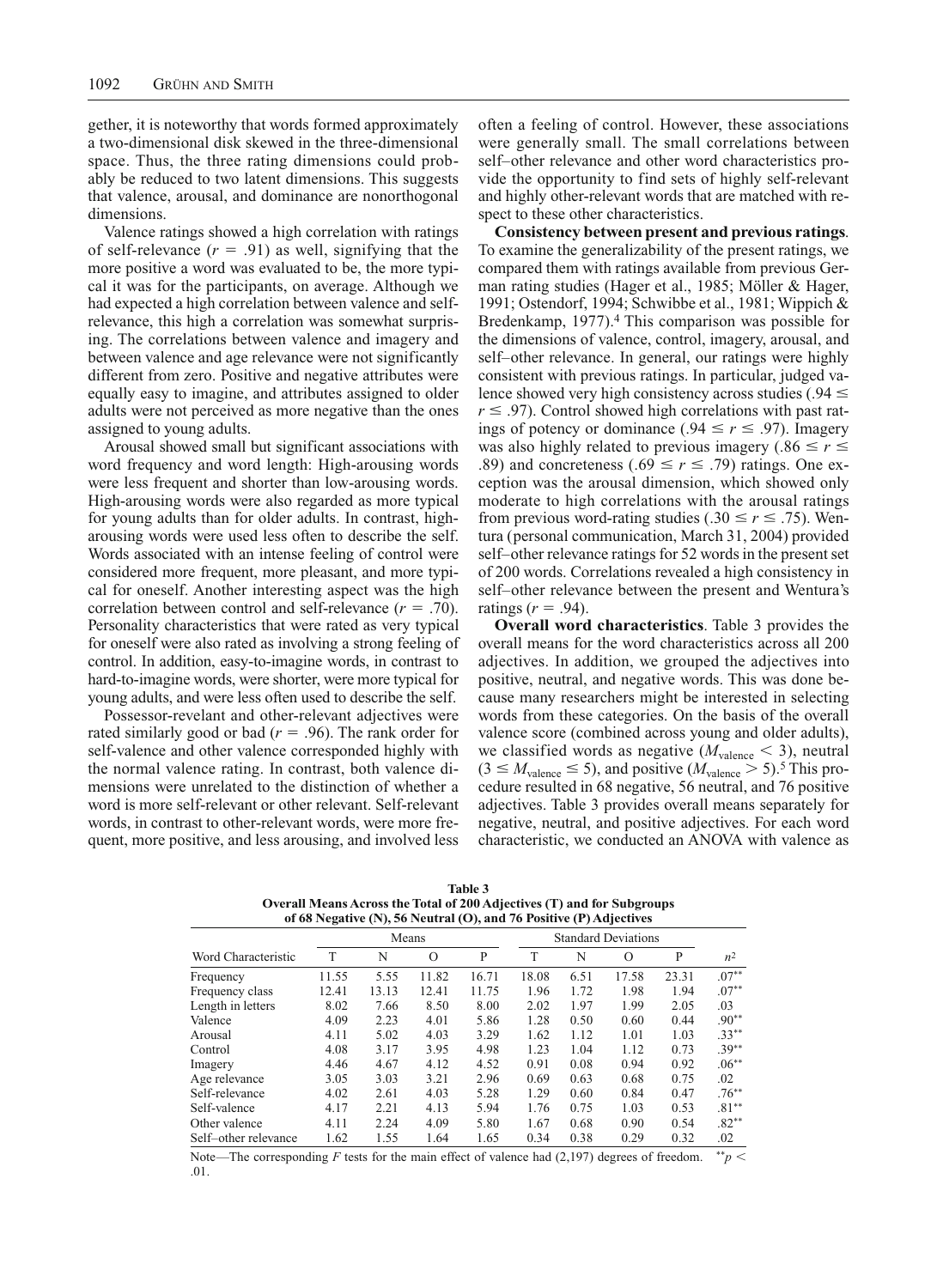| <b>Intercorrelations Between Rating Dimensions for Young Adults</b><br>(Below Diagonal) and Older Adults (Above Diagonal) |           |          |          |         |          |          |  |  |  |  |  |  |  |
|---------------------------------------------------------------------------------------------------------------------------|-----------|----------|----------|---------|----------|----------|--|--|--|--|--|--|--|
|                                                                                                                           | Dimension |          |          |         |          |          |  |  |  |  |  |  |  |
| Dimension                                                                                                                 | V         | А        |          |         | AR       | SR.      |  |  |  |  |  |  |  |
| Valence $(V)$                                                                                                             | $.91**$   | $-52**$  | $.66***$ | $-.03$  | .07      | $.90**$  |  |  |  |  |  |  |  |
| Arousal (A)                                                                                                               | $-.70**$  | $.90**$  | .01      | .12     | $-.39**$ | $-.40**$ |  |  |  |  |  |  |  |
| Control $(C)$                                                                                                             | $.60**$   | $-.18*$  | $.92**$  | $-07$   | $-.07$   | $.71***$ |  |  |  |  |  |  |  |
| Imagery (I)                                                                                                               | $-.04$    | .05      | $-.16*$  | $.80**$ | $-.30**$ | $-.10$   |  |  |  |  |  |  |  |
| Age relevance (AR)                                                                                                        | $-.16*$   | $-.17*$  | $-29**$  | $-.16*$ | $.91**$  | $.16*$   |  |  |  |  |  |  |  |
| Self-relevance (SR)                                                                                                       | $.88***$  | $-.51**$ | $.61**$  | $-.10*$ | $-.26*$  | $.79**$  |  |  |  |  |  |  |  |

| <b>Table 4</b>                                                      |
|---------------------------------------------------------------------|
| <b>Intercorrelations Between Rating Dimensions for Young Adults</b> |
| (Below Diagonal) and Older Adults (Above Diagonal)                  |

Note—Values on the diagonal were correlations between young and older adults' ratings.  $\frac{*}{p}$  < .05.  $\frac{*}{p}$  < .01.

a between-words factor. The analyses revealed, for practically all word characteristics, significant differences between positive, negative, and neutral words (see Table 3). Positive words were more frequent, less arousing, and higher in control than negative words were. Similarly, positive words were higher in self-relevance, self-valence, and other valence than negative words were. Exceptions were only word length, age relevance, and self–other relevance. Thus, positive, negative, and neutral words were equally long, were equally relevant for young and older adults, and were equally salient for the self and other people.

# **Young and Older Adults' Evaluations**

**Associations between young and older adults' ratings**. We examined the correlations between young and older adults' ratings for the 200 words. Table 4 provides these correlations, as well as the intercorrelation matrix, for young and older adults separately. The correlations were extremely high for valence  $(r = .91)$ , arousal  $(r = .90)$ , control  $(r = .92)$ , and age relevance  $(r = .91)$ . The correlations between young and older adults' ratings for imagery  $(r = .80)$ and self-relevance  $(r = .79)$  were also high but somewhat smaller than those for the other dimensions. Older adults' imagery responses were distributed in a smaller range (3–6) than were young adults' responses (2–7). Self-relevance, in contrast, may involve more individual and heterogeneous responses than do other dimensions.

**Age differences in mean evaluations**. To address the question of age differences in emotional evaluations, we examined age differences in means across subsets of positive, negative, and neutral words. For the rating dimensions, we conducted ANOVAs with age (young vs. old) as a within-words factor and valence (negative vs. neutral vs. positive) as a between-words factor. Please note that these analyses were done on the level of words and not on the level of persons. Table 5 provides means for young and older adults across all 200 adjectives and for subsets of 68 negative, 56 neutral, and 76 positive adjectives. In addition, effect sizes from the ANOVAs are displayed in Table 5. The main effects of age were generally small or nonsignificant. One exception was age relevance, with a large effect size: Older adults rated adjectives, on average, as more typical for older people than young adults did. The interactions between age group and word valence were all significant. Older adults rated positive adjectives as more positive, more arousing, less controllable, more easily imaginable, and more typical for older adults than young adults did. In contrast, older adults rated negative adjectives as less arousing, more controllable, and less typical for the self than young adults did.

**Age differences for individual adjectives**. To select individual words for experimental settings, it is important to know which adjectives showed age-related differences. We conducted multivariate and univariate ANOVAs for individual words. Age (young vs. old) functioned as a between-subjects factor. This procedure resulted in 6 (dimension)  $\times$  200 (words) = 1,200 analyses on the univariate level and 200 analyses on the multivariate level. The large number of analyses resulted in significant effects by chance (approximately 5%). An overall MANOVA with the six rating dimensions as dependent variables (i.e., valence, arousal, control, imagery, self-relevance, and age

**Table 5 Young and Older Adults' Ratings Across All 200 Adjectives (T) and for 68 Negative (N), 56 Neutral (O), and 76 Positive (P) Adjectives**

|                |              | Means     |           |       |      |              |      |      | <b>Standard Deviations</b> |       |          |      |              |      |      |      |                                                                   |          |              |
|----------------|--------------|-----------|-----------|-------|------|--------------|------|------|----------------------------|-------|----------|------|--------------|------|------|------|-------------------------------------------------------------------|----------|--------------|
|                | Young Adults |           |           |       |      | Older Adults |      |      | Young Adults               |       |          |      | Older Adults |      |      |      | $\eta_{\scriptscriptstyle \mathrm{D}}^{\scriptscriptstyle\angle}$ |          |              |
| Dimension      |              |           |           |       |      |              |      |      |                            |       | $\Omega$ |      |              | N    |      |      |                                                                   |          | $A \times V$ |
| Valence        | 4.04         |           | 2.25 3.92 | 5.74  | 4.17 | 2.20         | 4.11 | 5.98 | 1.61                       | 0.58  | 0.73     | 0.61 | 1 7 1        | 0.56 | 0.80 | 0.45 | $03***$                                                           | $.90**$  | $.03*$       |
| Arousal        | 4.08         |           | 4.09      | 315   | 4.09 | 4.93         | 3.98 | 3.43 | .36                        | 1 1 3 | 1.05     | 1.08 | 1 2.7        | 116  | 1.07 | 1.06 | 0 <sup>0</sup>                                                    | $.33***$ | $12***$      |
| Control        | 4.08         | 3.06      | 3.90      | 5 1 3 | 4.07 | 3.28         | 4.01 | 4.83 | -40                        | 121   | 1.30     | 0.76 | 1 1 0        | 0.93 | 0.99 | 0.76 | - 00                                                              | $.40**$  | $.16***$     |
| Imagery        |              | 4.41 4.73 | 4.05      | 4.39  | 4.51 | 4.61         | 4.19 | 4.65 | $\pm 10$                   | 0.94  | 115      | 1.12 | 0.82         | 0.76 | 0.83 | 0.80 | $02^*$                                                            | $.06***$ | $.06***$     |
| Age relevance  | 3.00         | 3.00      | 3.18      | 2.85  | 3.11 | 3.08         | 3.23 |      | 3.06 0.73                  | 0.64  | 0.72     | 0.79 | 0.69         | 0.64 | 0.67 | 0.75 | $12^{**}$                                                         | .02      | $.05***$     |
| Self-relevance | 4.11         | 2.90      | 4.06      | 5.23  | 3.93 | 2.33         | 4.00 | 5.32 | 1.23                       | 0.74  | 0.87     | 0.60 | 1.51         | 0.63 | 113  | 0.69 | $.04***$                                                          | $.76***$ | $.09***$     |

Note— $\eta_p^2$  values are for the main effects of age group (A) and valence category (V), as well as for the interaction between age group and valence  $(A \times V)$ . Adjectives were classified on the basis of the overall valence score. Thus, some words might be classified differently when young and older adults' evaluations are considered separately.  $\frac{*p}{<}$  .05.  $\frac{*p}{<}$  .01.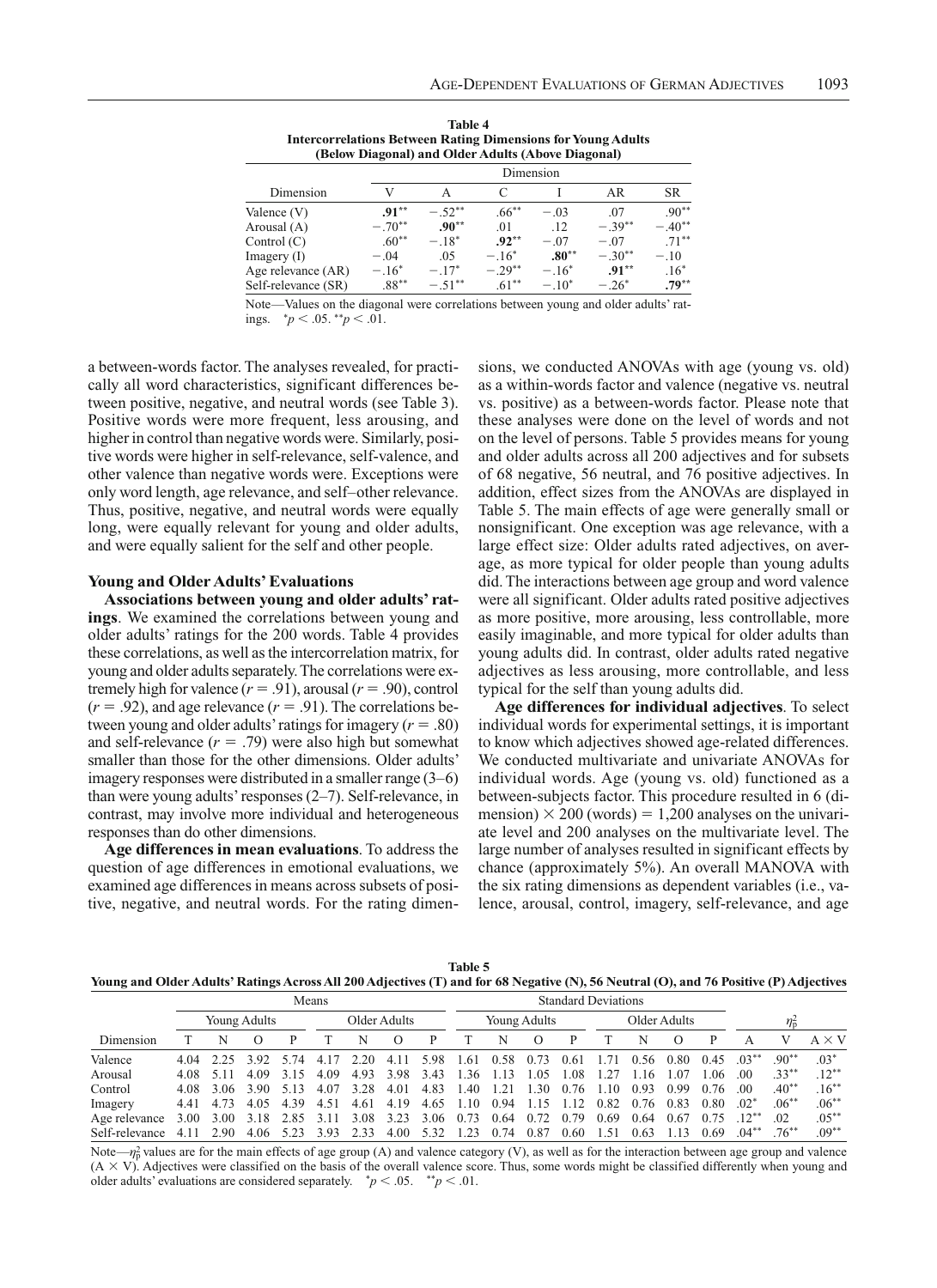relevance) revealed significant main effects of age for approximately half of the words (93; 46.5% of all 200 words showed significant main effects for age).

As was expected from the multivariate analyses, the univariate analyses (for the six dimensions separately) revealed a substantial number of significant main effects of age for valence (62 words with significant main effects of age; 31% of 200 words), arousal (42; 21%), control (31; 15.5%), imagery (27; 13.5%), self-relevance (72; 36%), and age relevance (26; 13%). Thus, despite the extremely high correlations between the young and the older adults' ratings, both differed dramatically in their mean ratings for these words. Figure 1 shows scatterplots between young and older adults' ratings. The archived file contains these wordwise analyses as well.

# **DISCUSSION**

The goal of the present studies was to establish the AGE database and to make these age-dependent ratings available in the public domain. We conducted this research because there is an increasing interest in age differences in the social cognitive and cognitive neuroscience fields. To date, there are few published word stimulus databases that have been evaluated by young and older raters. We obtained extensive ratings on nine dimensions for 200 well-selected adjectives. In particular, we asked young experts (psychology graduate students) to provide information on the self-relevance, other relevance, and self– other relevance of these adjectives. In addition, young and older adults rated adjectives on six dimensions: valence, arousal, control, imagery, age relevance, and self relevance. These data were collected to form the backbone of the AGE database.

# **Associations Between Dimensions**

Consistent with past findings (Ortony, Clore, & Foss, 1987), frequent words were more likely to be rated as positive than as negative. This signals that we more often use positive than negative words in our language (e.g., Mehl & Pennebaker, 2003). Valence and self-relevance were highly correlated, indicating that positive words were very typical and negative words were very untypical for participants' self-concept, on average. It is not surprising that we generally use positive words to describe ourselves and not negative words. However, the size of this correlation was as high as the correlation between young and older adults' valence ratings. That said, it seems to be quite difficult to identify negative attributes of oneself. Positive words were less arousing and were associated with more control than negative words were. High-arousing words were longer and less frequent than low-arousing words. In addition, difficult-to-imagine words were longer than easy-to-imagine words. However, imagery was not related to any emotional facet (i.e., valence, arousal, and control). This provides the opportunity to find positive and negative words that are similarly imaginable.

Interestingly, valence and age relevance were not correlated: Attributes assigned to older adults were not more negative or positive than attributes assigned to young adults. This finding contrasts with the negative stereotypes about older adults and highlights the potential of older adults. Despite the loss of functioning in some domains, older adults are considered able to learn new skills and to adapt to new challenges (Heckhausen et al., 1989). Thus, attributes of older adults are different from young adults' attributes but are equally positive. In contrast, attributes assigned to young adults were more arousing and more easily imaginable than attributes assigned to older adults. These ratings might be helpful for researchers interested in choosing attributes for experimental investigations in age stereotype activation. In addition, ratings of self–other relevance will be useful for research on processing social information (e.g., Wentura et al., 2000).

# **The Impact of Age: Consensus and Differences**

With regard to participants' age, the AGE ratings revealed two major findings. First, age groups agreed on the rank order of attributes, as is evident from the high correlation between young and older adults' evaluation. The high consistency maps onto findings obtained in previous experiments with word material. For example, Wurm, Labouvie-Vief, Aycock, Rebucal, and Koch (2004) found a high correlation between young and older adults' ratings for valence  $(r = .93)$  and arousal  $(r = .88)$ . This indicates that young and older adults agree on whether a word is more positive or more negative than another word (see also Heckhausen et al., 1989). High correlations between young and older adults' ratings were also found for the other dimensions.

Second, despite the high correlations between age groups, age-related mean differences were evident for all six rating dimensions. In particular, main mean differences between young and older adults were generally small. This may indicate that age groups used similar mean anchors for the scales. Age differences for positive, negative, and neutral adjectives were, however, more pronounced. Older adults rated positive attributes as more positive, more arousing, less controllable, more easily imaginable, and more relevant for older adults than young adults did. Older adults also rated negative attributes as less typical for themselves than young adults did. These differences showed that young and older adults perceived positive and negative attributes differently. This pattern of findings may also suggest that young and older adults process positive and negative attributes differently.

These findings of overall mean-level differences between young and older adults were also supported by analyses of individual words. In particular, young and older adults showed significant mean-level differences in valence, arousal, control, imagery, self-relevance, and age relevance for 31%, 21%, 15.5%, 13.5%, 36%, and 13% of all 200 words, respectively. These findings emphasize the importance of assessing young and older adults' perceptions of stimulus material and the need for systematic investigations of age-related differences in the perception of emotional material. The AGE database provides these ratings, as well as ANOVAs for individual words.

In sum, in general, young and older adults agree on whether a word is more or less positive than another word,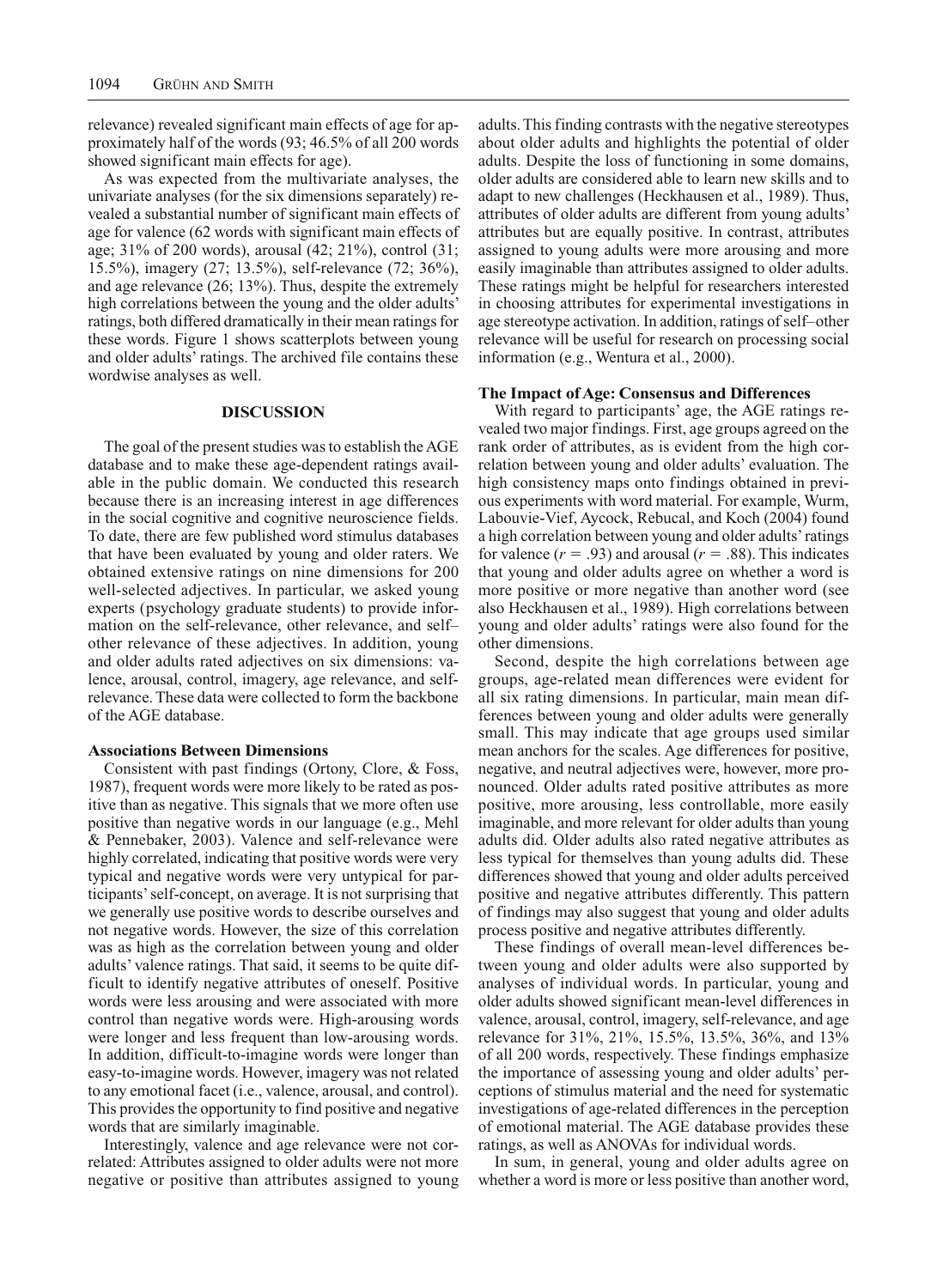

**Figure 1. Scatterplots between young and older adults' ratings for each dimension. Each dot represents one word. The**  diagonal stands for perfect agreement between age groups  $(r = 1.00)$ .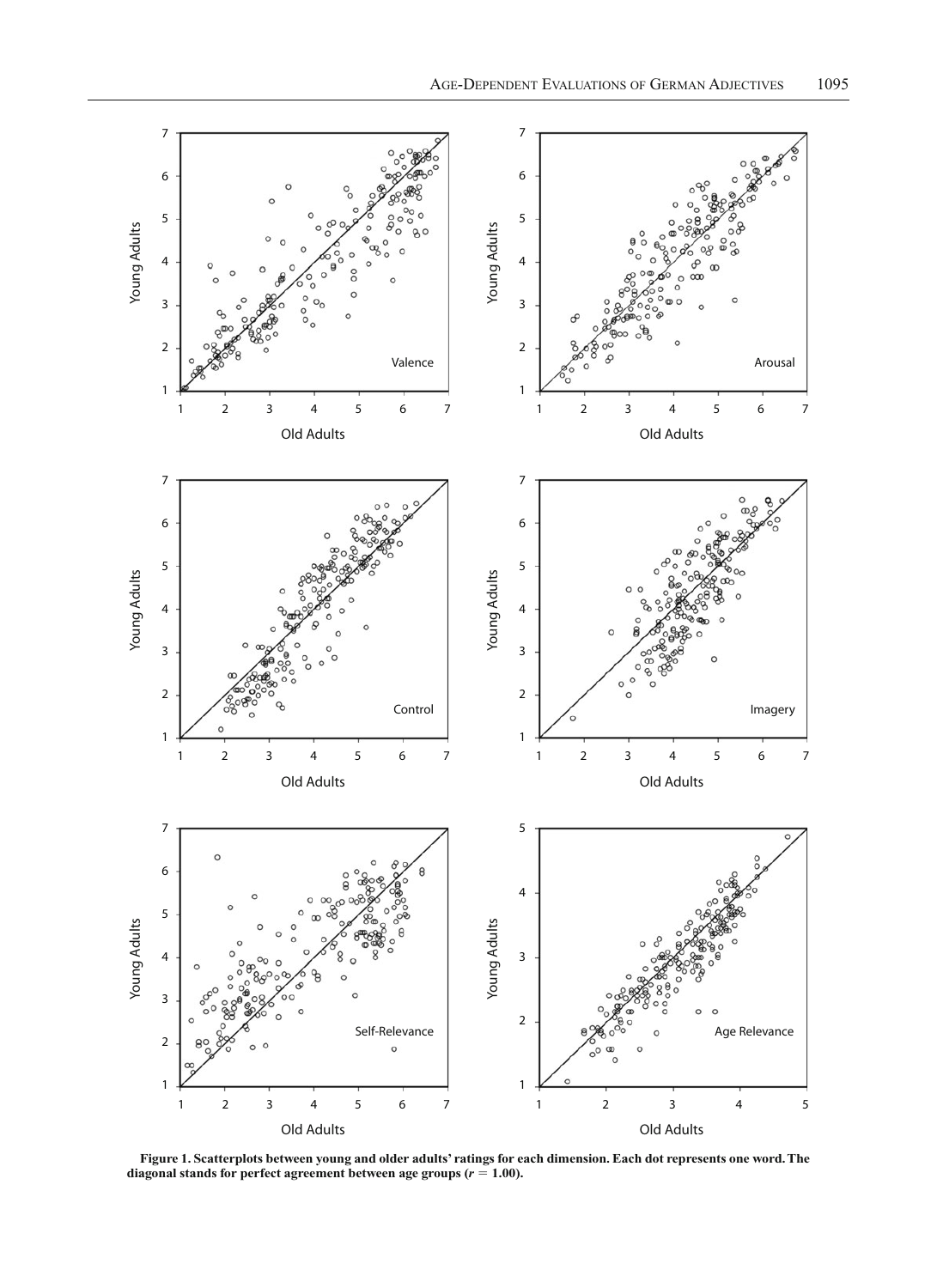but they differ for a large number of words in their exact evaluations of how positive or negative these words are. A high correlation between young and older adults' ratings does not guarantee that material is perceived similarly at all levels. These mean differences have practical implications: For example, some words may be more positive, more arousing, or more relevant for older adults than for young adults, resulting in biased age differences in other domains (e.g., memory).

# **Summary and Conclusions**

The present study provides data about age-related differences in word ratings. Although ratings were highly consistent between young and older adults, there were age differences in ratings for a large number of words. In future work, we want to expand the AGE database to include (1) a larger number of adjectives collected from (2) all periods of the life span. In order to provide an appropriate number of words for many experimental designs, we carefully selected the present item pool. Some researchers might simply need a larger number of items than that which is currently available. Similarly, we provided ratings by young and older adults. It would be desirable to have ratings from other age groups, especially from adolescents and middle-aged adults. In addition, it would be desirable to add ratings from other languages. The AGE database consists of German adjectives. It is an open question whether age differences would be similar in other languages or other cultural environments. Given that the semantic meanings of words are mainly culturally based and influenced by historical changes, different age patterns are likely in different cultural contexts.

To conclude, our data provide a useful source for experiments in which the effects of aging are considered and affective word material is used. Although many adjectives were rated differently by young and older adults, many words were not. Thus, using the AGE word pool, researchers will be able to select words that are matched across age groups for future research.

## **AUTHOR NOTE**

Correspondence concerning this article should be addressed to D. Grühn, Department of Psychology, North Carolina State University, Box 7650, 640 Poe Hall, Raleigh, NC 27695-7650, or to J. Smith, Department of Psychology, University of Michigan, 530 Church Street, Ann Arbor, MI 48109-1043 (e-mail: dgruehn@ncsu.edu or smitjacq@ isr.umich.edu).

## **REFERENCES**

- Andersen, S. M., & Chen, S. (2002). The relational self: An interpersonal social–cognitive theory. *Psychological Review*, **109**, 619-645.
- ANGLEITNER, A., OSTENDORF, F., & JOHN, O. P. (1990). Towards a taxonomy of personality descriptors in German: A psycho-lexical study. *European Journal of Personality*, **4**, 89-118.
- Batson, C. D., Sager, K., Garst, E., Kang, M., Rubchinsky, K., & Dawson, K. (1997). Is empathy-induced helping due to self–other merging? *Journal of Personality & Social Psychology*, **73**, 495-509.
- Busz, M., Cohen, R., Poser, U., Schümer, A., Schümer, R., & Sonnenfeld, C. (1972). Die soziale Bewertung von 880 Eigenschaftsbegriffen sowie die Analyse der Ähnlichkeitsbeziehungen zwischen einigen dieser Begriffe [The social evaluation of 880 attribute con-

cepts and the analysis of similarity relationships between some of these concepts]. *Zeitschrift für Experimentelle & Angewandte Psychologie*, **19**, 282-308.

- Charles, S. T., Mather, M., & Carstensen, L. L. (2003). Aging and emotional memory: The forgettable nature of negative images for older adults. *Journal of Experimental Psychology: General*, **132**, 310-324.
- GOLDBERG, L. R. (1992). The development of markers for the Big-Five factor structure. *Psychological Assessment*, **4**, 26-42.
- Grühn, D., & Scheibe, S. (2008). Age-related differences in valence and arousal ratings of pictures from the International Affective Picture System (IAPS): Do ratings become more extreme with age? *Behavior Research Methods*, **40**, 512-521.
- Grühn, D., Scheibe, S., & Baltes, P. B. (2007). Reduced negativity effect in older adults' memory for emotional pictures: The heterogeneity– homogeneity list paradigm. *Psychology & Aging*, **22**, 644-649.
- GRÜHN, D., SMITH, J., & BALTES, P. B. (2005). No aging bias favoring memory for positive material: Evidence from a heterogeneity– homogeneity list paradigm using emotionally toned words. *Psychology & Aging*, **20**, 579-588.
- Hager, W., & Hasselhorn, M. (1994). *Handbuch deutschsprachiger Wortnormen* [Handbook of German word norms]. Göttingen: Hogrefe.
- Hager, W., Mecklenbräuker, S., Möller, H., & Westermann, R. (1985). Emotionsgehalt, Bildhaftigkeit, Konkretheit und Bedeutungshaltigkeit von 580 Adjektiven: Ein Beitrag zur Normierung und zur Prüfung einiger Zusammenhangshypothesen. [Emotionality, imagery, concreteness and meaningfulness for 580 adjectives: Norm values and examination of some hypotheses concerning the different variables]. *Archiv für Psychologie*, **137**, 75-97.
- Heckhausen, J., Dixon, R. A., & Baltes, P. B. (1989). Gains and losses in development throughout adulthood as perceived by different adult age groups. *Developmental Psychology*, **25**, 109-121.
- HEYDECKE, J. (1984). *Kontentanalytischer Versuch zur Messung affektiver Bedeutung* [Content-analytical attempt of measuring affective meaning]. Unpublished thesis, Georg-August-Universität, Göttingen.
- Kensinger, E. A., Brierley, B., Medford, N., Growdon, J. H., & Corkin, S. (2002). Effects of normal aging and Alzheimer's disease on emotional memory. *Emotion*, **2**, 118-134.
- KLAPPROTT, J. (1972). Erwünschtheit und Bedeutung von 338 alltagspsychologischen Eigenschaftsbegriffen [Desirability and meaning of 338 everyday psychological trait names]. *Psychologische Beiträge*, **14**, 496-520.
- LABOUVIE-VIEF, G. (2005). Self-with-other representations and the organization of the self. *Journal of Research in Personality*, **39**, 185-205.
- Lang, P. J., Bradley, M. M., & Cuthbert, B. N. (1998). *International Affective Pictures System* (*IAPS): Digitized photographs, instruction manual and affective ratings* (Tech. Rep. A-6). Gainesville: University of Florida.
- Löckenhoff, C. E., & Carstensen, L. L. (2004). Socioemotional selectivity theory, aging, and health: The increasingly delicate balance between regulating emotions and making tough choices. *Journal of Personality*, **72**, 1395-1424.
- Mather, M., & Carstensen, L. L. (2003). Aging and attentional biases for emotional faces. *Psychological Science*, **14**, 409-415.
- Mecklenbräuker, S., Hager, W., & Möller, H. (1994). Erwünschtheit von 908 Eigenschaften bei Frauen und bei Männern aus der Sicht von Männern und Frauen [Desirability of 908 traits of women and men from the perspective of men and women]. In W. Hager & M. Hasselhorn (Eds.), *Handbuch deutschsprachiger Wortnormen* (pp. 310- 328). Göttingen: Hogrefe.
- Mehl, M. R., & Pennebaker, J. W. (2003). The sounds of social life: A psychometric analysis of students' daily social environments and natural conversations. *Journal of Personality & Social Psychology*, **84**, 857-870.
- Möller, H., & Hager, W. (1991). Angenehmheit, Bedeutungshaltigkeit, Bildhaftigkeit und Konkretheit–Abstraktheit von 452 Adjektiven [Pleasantness, meaningfulness, imagery, and concreteness– abstractness of 452 adjectives]. *Sprache & Kognition*, **10**, 39-51.
- Mueller, J. H., Wonderlich, S., & Dugan, K. (1986). Self-referent processing of age-specific material. *Psychology & Aging*, **1**, 293-299.
- Ortony, A., Clore, G. L., & Foss, M. A. (1987). The referential structure of the affective lexicon. *Cognitive Science*, **11**, 341-364.